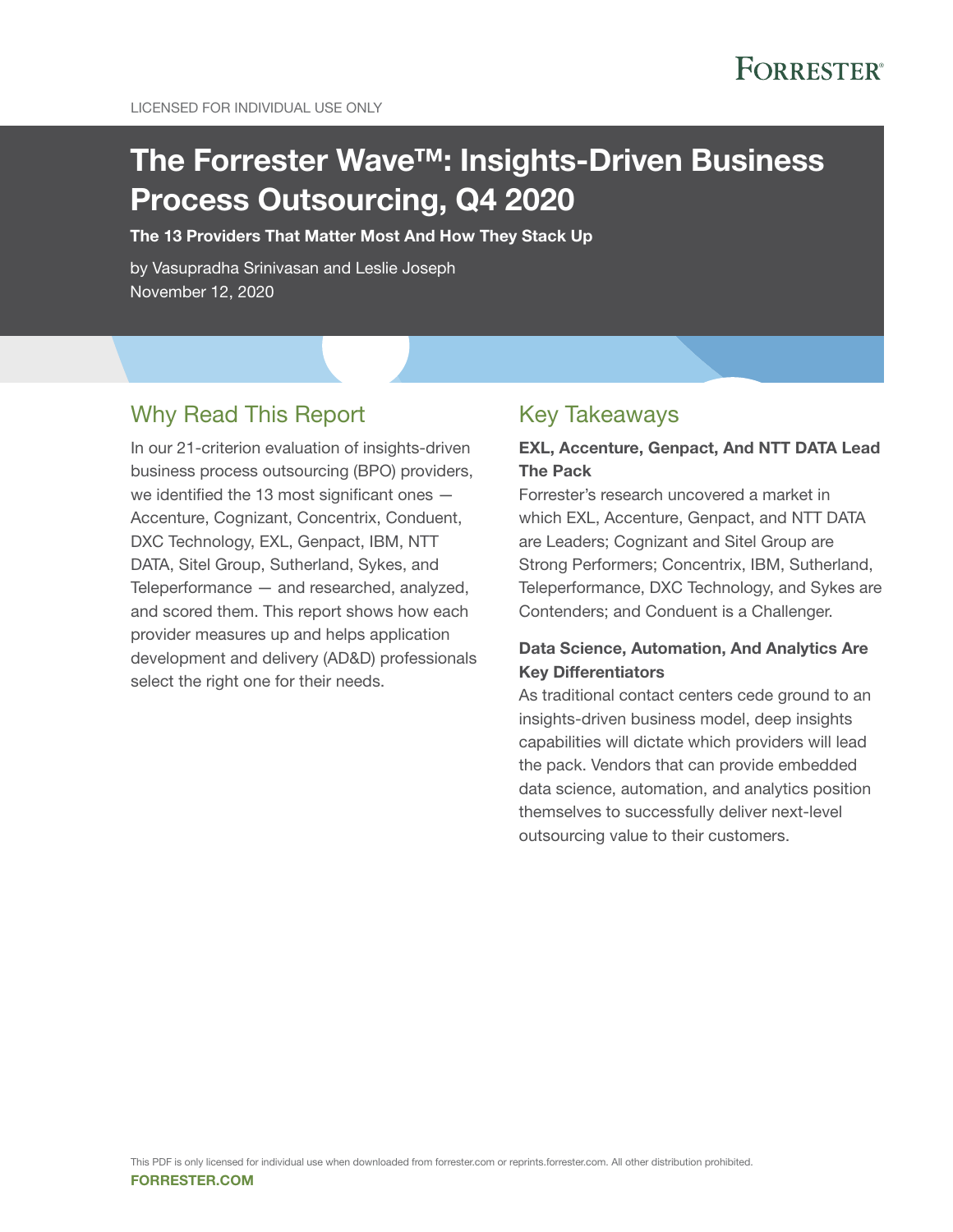## The Forrester Wave™: Insights-Driven Business Process Outsourcing, Q4 2020

The 13 Providers That Matter Most And How They Stack Up

by [Vasupradha Srinivasan](http://www.forrester.com/go?objectid=BIO14324) and [Leslie Joseph](http://www.forrester.com/go?objectid=BIO13104) with [Ashutosh Sharma,](http://www.forrester.com/go?objectid=BIO9464) [Ian Jacobs,](http://www.forrester.com/go?objectid=BIO8124) Sukriti Dangi, and Bill Nagel November 12, 2020

## Table Of Contents

- 2 Insights-Based Services Are The Future Of BPO
- 3 Evaluation Summary
- 6 Vendor Offerings
- 7 Vendor Profiles

Leaders

Strong Performers

**Contenders** 

**Challengers** 

13 Evaluation Overview

Vendor Inclusion Criteria

14 Supplemental Material

## Related Research Documents

[Now Tech: Insights-Driven Business Process](http://www.forrester.com/go?objectid=RES143797)  [Outsourcing, Q1 2020](http://www.forrester.com/go?objectid=RES143797)

[Say Hello To Insights-Driven BPO](http://www.forrester.com/go?objectid=RES158700)



Share reports with colleagues. Enhance your membership with Research Share.

### **FORRESTER®**

Forrester Research, Inc., 60 Acorn Park Drive, Cambridge, MA 02140 USA +1 617-613-6000 | Fax: +1 617-613-5000 | forrester.com

© 2020 Forrester Research, Inc. Opinions reflect judgment at the time and are subject to change. Forrester®, Technographics®, Forrester Wave, TechRadar, and Total Economic Impact are trademarks of Forrester Research, Inc. All other trademarks are the property of their respective companies. Unauthorized copying or distributing is a violation of copyright law. Citations@forrester.com or +1 866-367-7378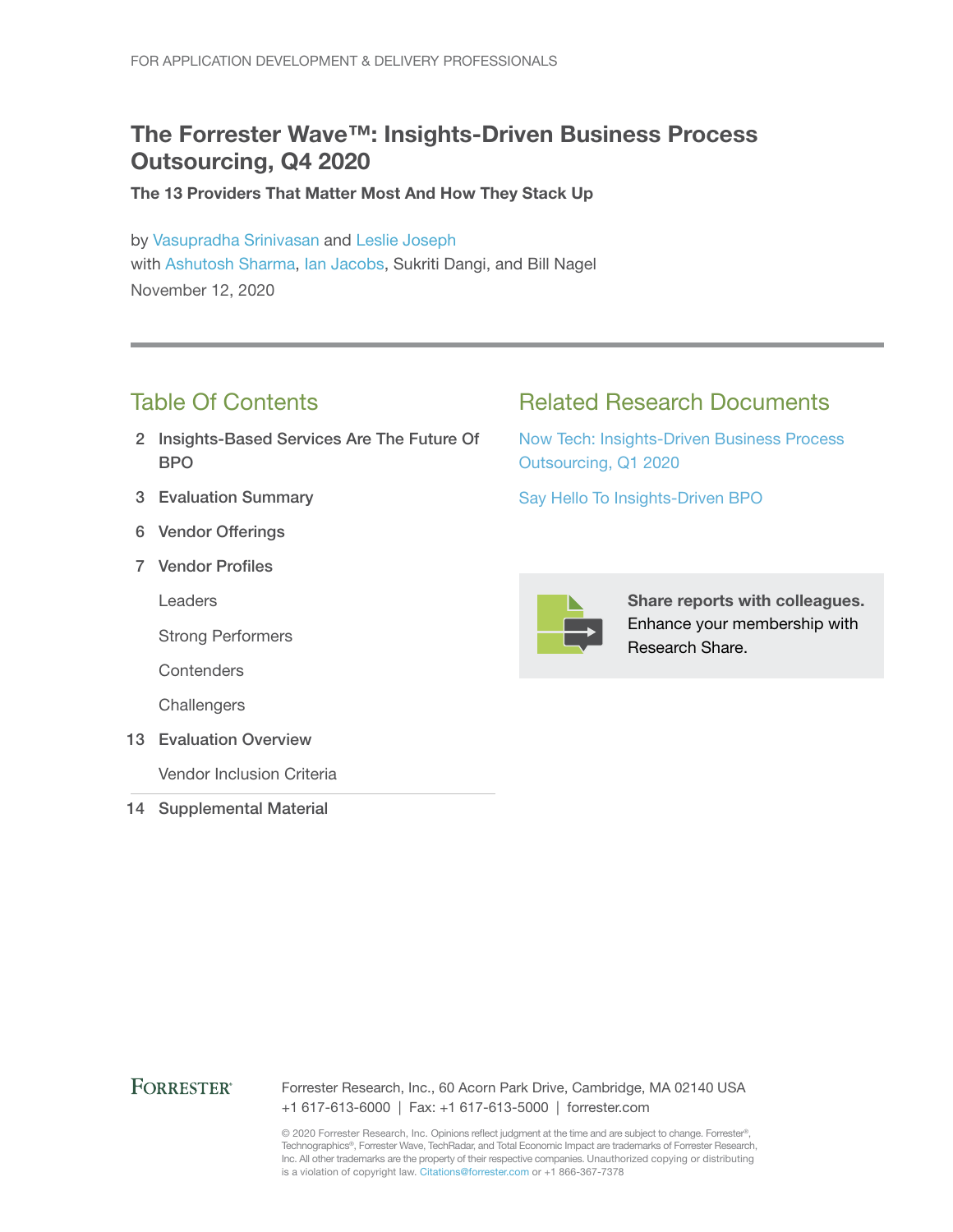## Insights-Based Services Are The Future Of BPO

Over the past decade, the word "transformation" has taken on several meanings within the business process outsourcing industry. Clients used to view BPO as a way to transform cost structures via offshore wage arbitrage and process standardization — but no longer. As the classic bastions of BPO competitiveness erode, clients demand more strategic engagement and deeper digital capabilities from their vendors. In response, BPO vendors are investing in building technology capabilities and tools around advanced analytics, automation, and data science to reposition themselves as transformation partners for their clients.<sup>1</sup> Insights-driven BPO vendors represent the future of a rapidly changing business model that is driven by thought partnerships, enhanced focus on outcomes, and a diminishing appetite for effort-based engagements.

As a result of these trends, BPO customers should look for providers that:

- › Use analytics and insights to boost operational delivery. BPO providers can access lots of structured and unstructured interaction data and mine it for customer and performance insights. The ability to build partnerships for technology and skills to analyze interaction data and glean insights to boost operational performance is fundamental to insights-driven BPO. Some BPO firms have established go-to-market partnerships for solutions like robotic process automation (RPA) and speech/text analytics and created in-house data science practices to analyze data from these platforms. This helps them proactively and predictably manage the customer experience (CX) and service levels and continuously improve KPIs.
- › Have frameworks to repeat and scale insights-enabled services. BPO vendors focused on insights-driven operations often have extensive methodologies for opportunity discovery, implementation, and optimization and fungible analytics and automation templates that are codified to ensure extensibility across industries. Some providers have dedicated analytics and automation practices that use their enterprise platforms to build custom process models. They have transformed processes like claims management, order to cash, and source to pay and have reusable templates for verticals like insurance, healthcare, and banking with predictive and prescriptive analytics coupled with process and interaction automation.
- › Invest in making fundamental changes to become insights-led. Insights-driven BPO will disrupt traditional outsourcing. BPO engagements are rapidly morphing: from people-only solutions to innovation and transformation partnerships, and from legacy contracting and effort-based commercial models to outcome-driven engagements. To cater to the emerging market, some providers have made changes that affect all aspects of BPO service delivery. They have custom frameworks for commercial models, service levels, KPIs, HR practices, and tech innovation and have sharpened their focus on being comprehensively insights-led by building proprietary platforms and frameworks via organic development or acquisition.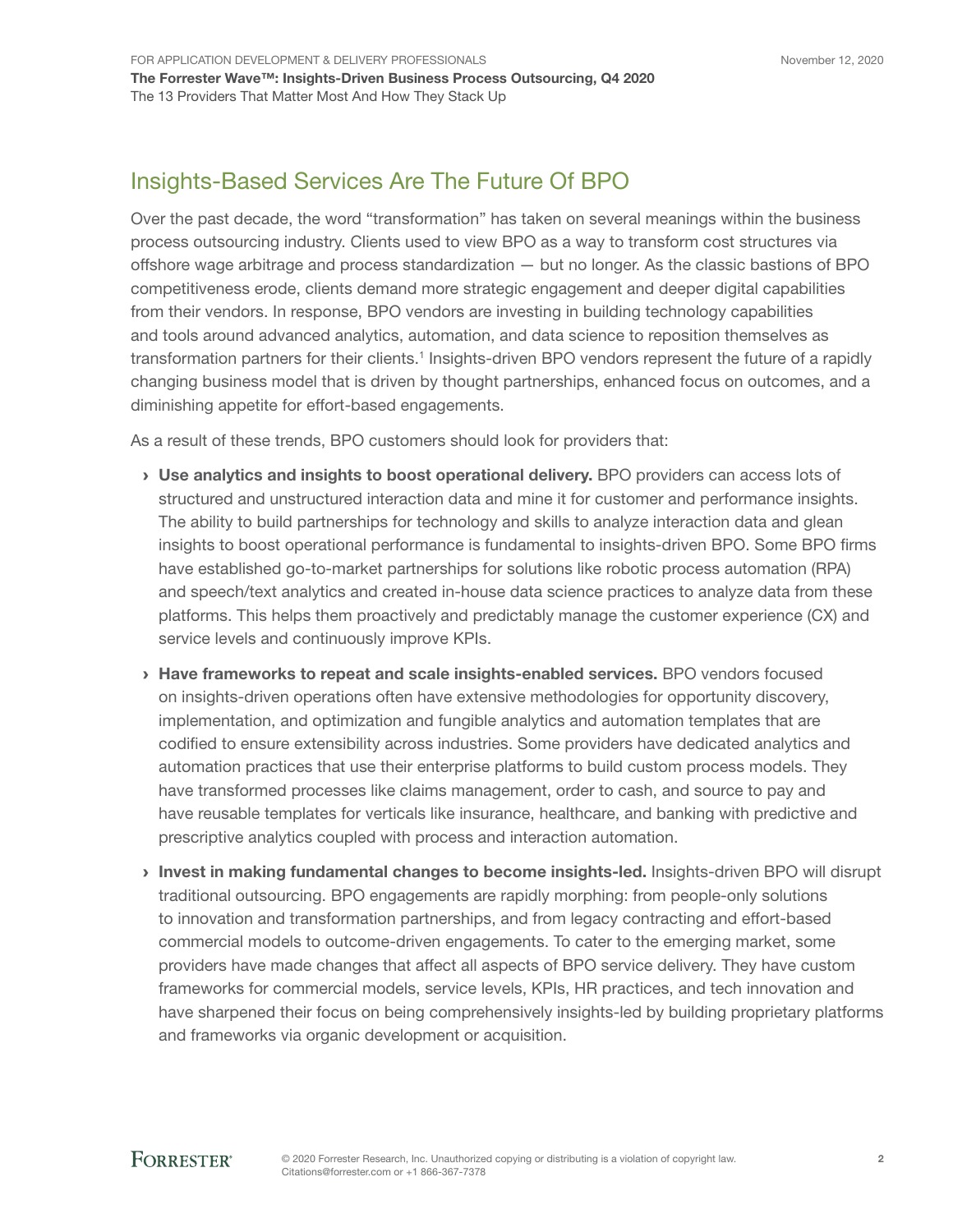## Evaluation Summary

The Forrester Wave™ evaluation highlights Leaders, Strong Performers, Contenders, and Challengers. It's an assessment of the top vendors in the market and does not represent the entire vendor landscape. You'll find more information about this market in our reports on insights-driven business process outsourcing.<sup>2</sup>

We intend this evaluation to be a starting point only and encourage clients to view product evaluations and adapt criteria weightings using the Excel-based vendor comparison tool (see Figure 1 and see Figure 2). Click the link at the beginning of this report on Forrester.com to download the tool.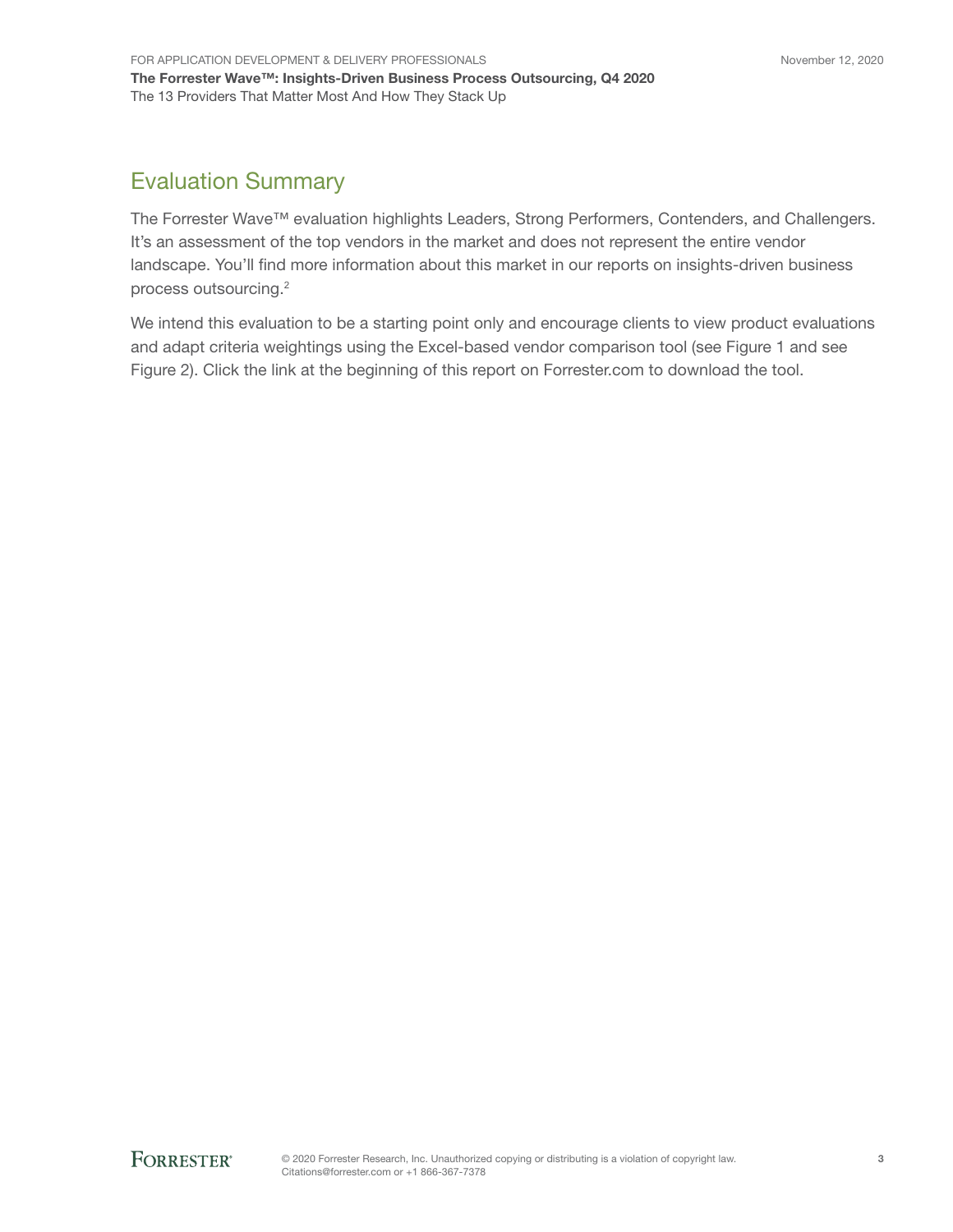FIGURE 1 Forrester Wave™: Insights-Driven Business Process Outsourcing, Q4 2020

## THE FORRESTER WAVE™

Insights-Driven Business Process Outsourcing Q4 2020

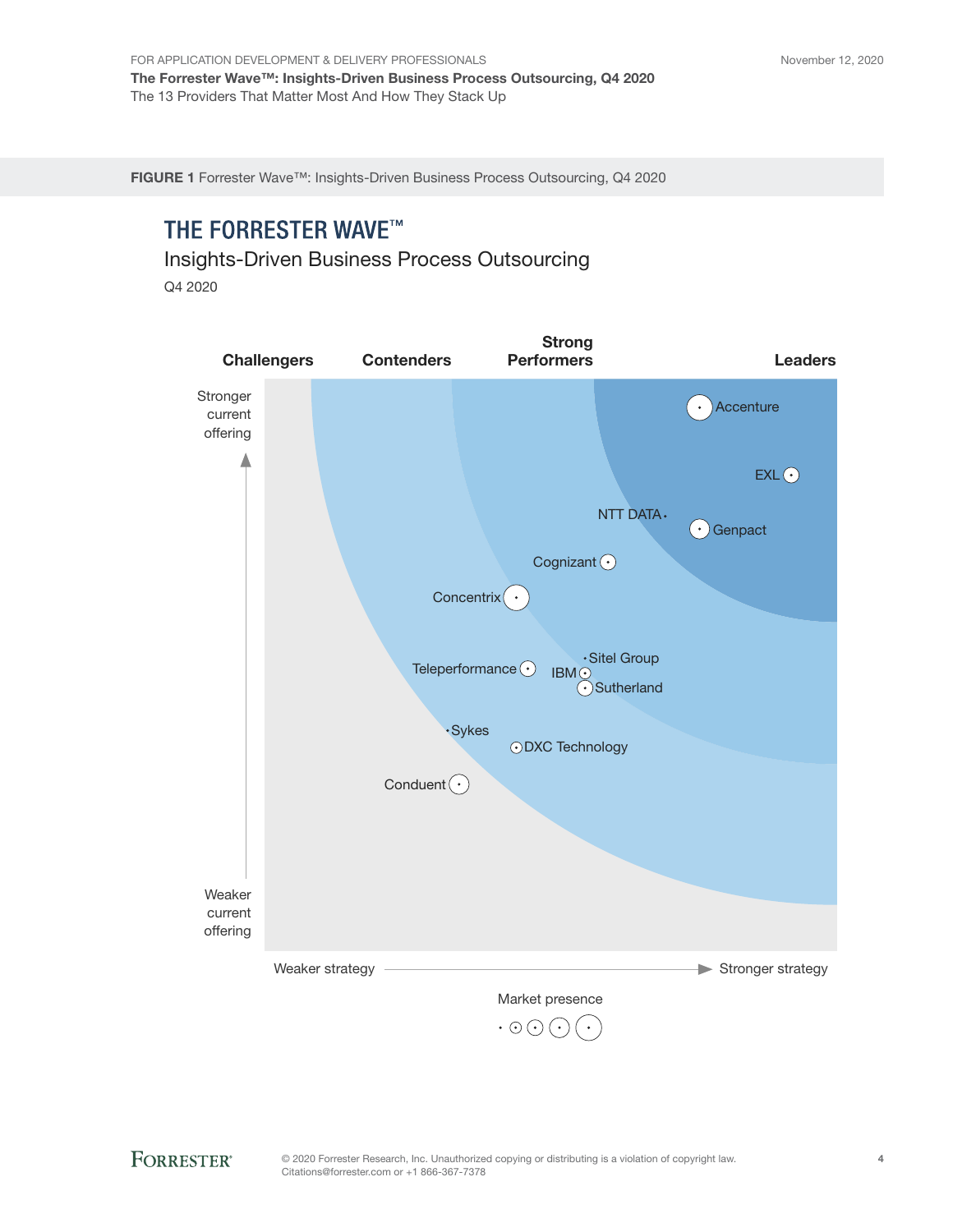#### FIGURE 2 Forrester Wave™: Insights-Driven Business Process Outsourcing Scorecard, Q4 2020

|                                                 |              |      |           |           |            |          | DTC Technology |         |  |
|-------------------------------------------------|--------------|------|-----------|-----------|------------|----------|----------------|---------|--|
|                                                 |              |      |           |           |            |          |                |         |  |
|                                                 | Formald Kind |      | Accenture | Cognizant | Concentrit | Conduent |                | Genpach |  |
| <b>Current offering</b>                         | 50%          | 4.75 | 3.40      | 3.09      | 1.46       | 1.78     | 4.16           | 3.69    |  |
| <b>Breadth of services</b>                      | 20%          | 5.00 | 3.00      | 2.30      | 2.80       | 1.00     | 2.80           | 4.80    |  |
| Client-facing methodologies<br>and frameworks   | 25%          | 4.00 | 3.40      | 2.60      | 1.00       | 2.00     | 4.60           | 4.00    |  |
| Internal service delivery<br>approach and tools | 25%          | 5.00 | 4.20      | 2.70      | 1.00       | 2.70     | 3.80           | 3.30    |  |
| Customer results and<br>business outcomes       | 25%          | 5.00 | 3.00      | 5.00      | 1.00       | 1.00     | 5.00           | 3.00    |  |
| Public digital transformation<br>proof points   | 5%           | 5.00 | 3.00      | 1.00      | 3.00       | 3.00     | 5.00           | 3.00    |  |
| <b>Strategy</b>                                 | 50%          | 3.80 | 3.00      | 2.20      | 1.70       | 2.20     | 4.60           | 3.80    |  |
| Vision                                          | 25%          | 5.00 | 3.00      | 3.00      | 1.00       | 1.00     | 5.00           | 5.00    |  |
| Market approach                                 | 20%          | 5.00 | 3.00      | 3.00      | 3.00       | 3.00     | 3.00           | 3.00    |  |
| Innovation roadmap                              | 25%          | 3.00 | 3.00      | 1.00      | 1.00       | 1.00     | 5.00           | 3.00    |  |
| Performance                                     | 5%           | 1.00 | 3.00      | 3.00      | 1.00       | 3.00     | 5.00           | 3.00    |  |
| Partner ecosystem                               | 15%          | 3.00 | 3.00      | 1.00      | 3.00       | 3.00     | 5.00           | 5.00    |  |
| Commercial model                                | 10%          | 3.00 | 3.00      | 3.00      | 1.00       | 5.00     | 5.00           | 3.00    |  |
| <b>Market presence</b>                          | 0%           | 5.00 | 3.00      | 5.00      | 4.00       | 2.00     | 3.00           | 4.00    |  |
| Number of customers                             | 50%          | 5.00 | 3.00      | 5.00      | 3.00       | 1.00     | 3.00           | 5.00    |  |
| Revenue                                         | 50%          | 5.00 | 3.00      | 5.00      | 5.00       | 3.00     | 3.00           | 3.00    |  |

All scores are based on a scale of 0 (weak) to 5 (strong).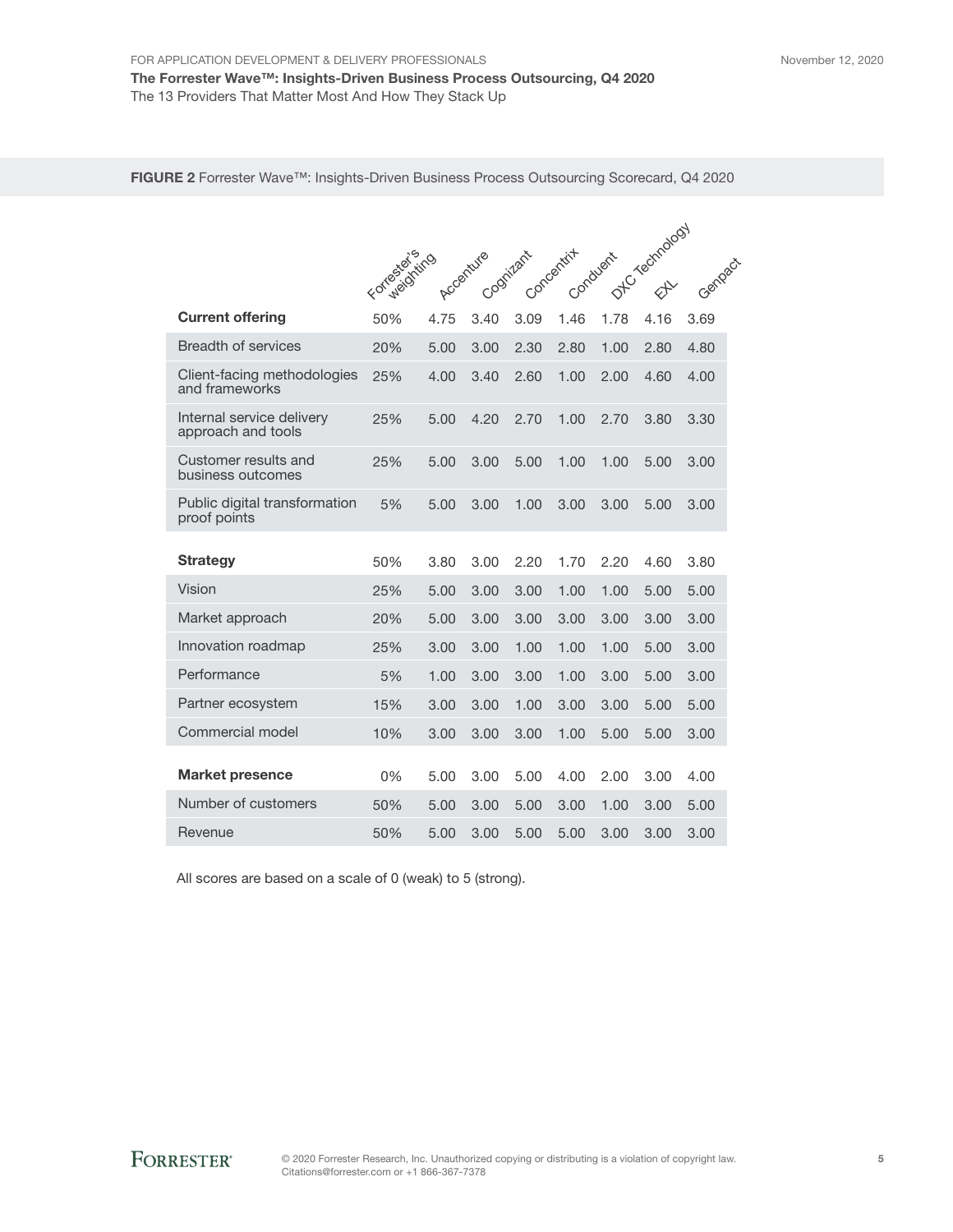FIGURE 2 Forrester Wave™: Insights-Driven Business Process Outsourcing, Scorecard, Q4 2020 (Cont.)

|                                                 | Formald Kind |             |      |                 |      |                       | Telepertomance |
|-------------------------------------------------|--------------|-------------|------|-----------------|------|-----------------------|----------------|
|                                                 |              | <b>FOND</b> |      | <b>NTT OATA</b> |      | Site Group sythetiand |                |
| <b>Current offering</b>                         | 50%          | 2.43        | 3.80 | 2.56            | 2.30 | 1.93                  | 2.47           |
| <b>Breadth of services</b>                      | 20%          | 3.00        | 3.00 | 2.30            | 2.10 | 1.00                  | 4.10           |
| Client-facing methodologies<br>and frameworks   | 25%          | 2.60        | 4.00 | 1.80            | 2.00 | 2.40                  | 1.60           |
| Internal service delivery<br>approach and tools | 25%          | 2.70        | 3.60 | 3.00            | 1.90 | 1.30                  | 1.80           |
| Customer results and<br>business outcomes       | 25%          | 1.00        | 5.00 | 3.00            | 3.00 | 3.00                  | 3.00           |
| Public digital transformation<br>proof points   | 5%           | 5.00        | 1.00 | 3.00            | 3.00 | 1.00                  | 1.00           |
| <b>Strategy</b>                                 | 50%          | 2.80        | 3.50 | 2.80            | 2.80 | 1.60                  | 2.30           |
| Vision                                          | 25%          | 1.00        | 3.00 | 3.00            | 3.00 | 3.00                  | 1.00           |
| Market approach                                 | 20%          | 3.00        | 5.00 | 1.00            | 3.00 | 1.00                  | 5.00           |
| Innovation roadmap                              | 25%          | 5.00        | 3.00 | 3.00            | 3.00 | 1.00                  | 3.00           |
| Performance                                     | 5%           | 3.00        | 1.00 | 3.00            | 5.00 | 3.00                  | 1.00           |
| Partner ecosystem                               | 15%          | 3.00        | 3.00 | 3.00            | 1.00 | 1.00                  | 1.00           |
| Commercial model                                | 10%          | 1.00        | 5.00 | 5.00            | 3.00 | 1.00                  | 1.00           |
| <b>Market presence</b>                          | $0\%$        | 2.00        | 1.00 | 1.00            | 3.00 | 1.00                  | 3.00           |
| Number of customers                             | 50%          | 3.00        | 1.00 | 1.00            | 3.00 | 1.00                  | 3.00           |
| Revenue                                         | 50%          | 1.00        | 1.00 | 1.00            | 3.00 | 1.00                  | 3.00           |

All scores are based on a scale of 0 (weak) to 5 (strong).

## Vendor Offerings

Forrester included 13 vendors in this assessment: Accenture, Cognizant, Concentrix, Conduent, DXC Technology, EXL, Genpact, IBM, NTT DATA, Sitel Group, Sutherland, Sykes, and Teleperformance.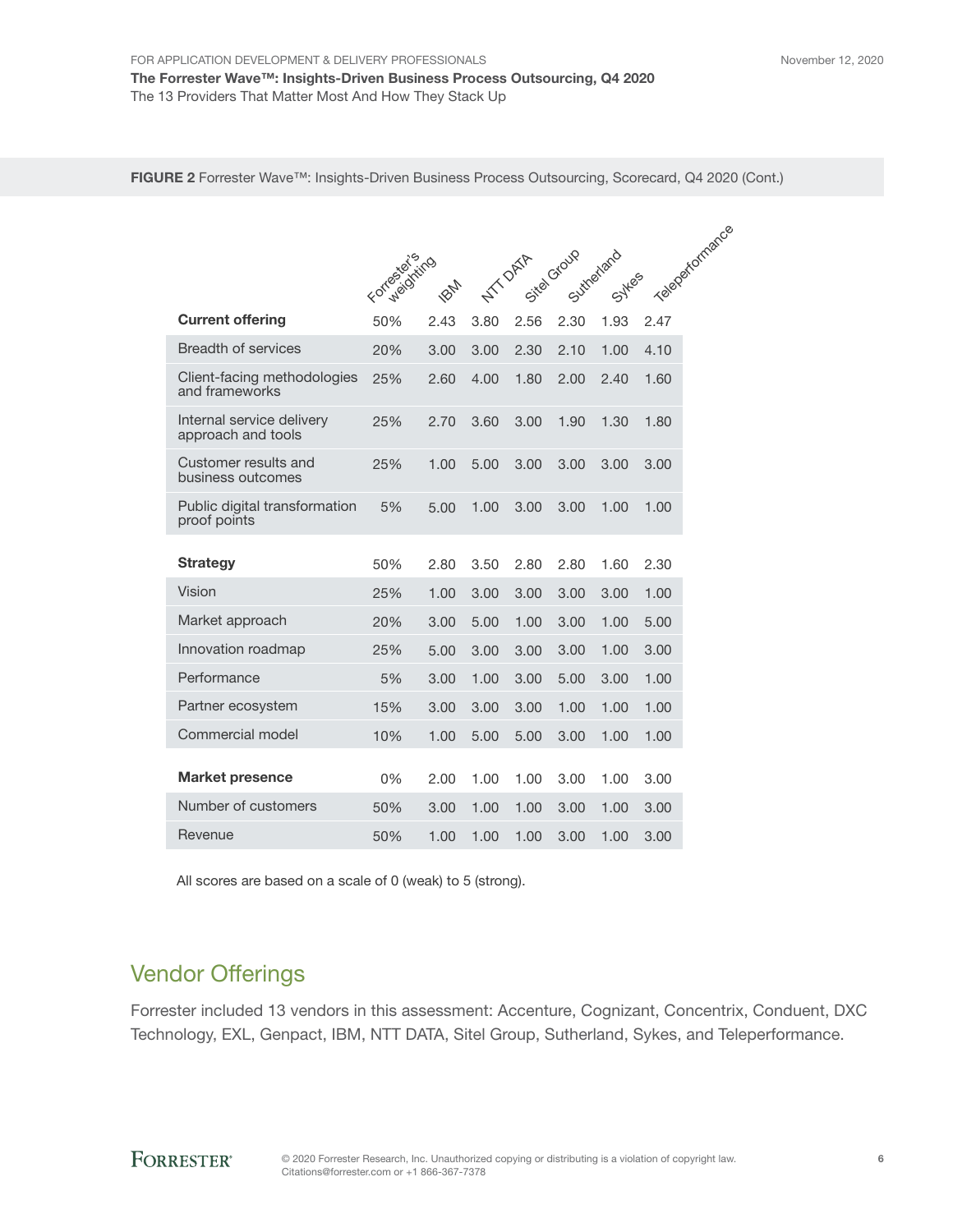## Vendor Profiles

Our analysis uncovered the following strengths and weaknesses of individual vendors.

#### Leaders

› EXL leads with robust insights-led transformation but needs better integrations. EXL has a solid vision for insights-driven BPO. It puts skin in the game by driving innovation on both technology and commercial models; for example, it worked with HSBC to create and market an automated digital know-your-customer process. On the other hand, EXL can do a better job in creating awareness of its lab-based innovation among its customers by better marketing its think tank. EXL continues to build on its already impressive capability footprint with a distinct roadmap to provide sophisticated insights-driven BPO capabilities at scale to clients in financial services, healthcare, and energy.

In addition to its broad and strategic capability matrix, EXL excels at measuring and reporting on the business impact of insights-driven initiatives. Going beyond a few BPO sweet-spot technologies such as speech analytics or chatbots, EXL has demonstrated the ability to think both wide — across the scope of a business process — and deep, from data to insight to action and outcome. These include standard and nonstandard forms of insights-driven process and technology interventions. However, the operations and technology pieces of EXL's delivery engine can sometimes come across as lacking coordination. Clients commend EXL's deep bench of insights-driven skills and say that it has "better analytics than anybody else." EXL is a strong fit for a variety of clients, but particularly those looking to infuse complex business processes with breakaway value through insights.

› Accenture leads with a broad portfolio and know-how to support insights at scale. As a large global systems integrator, Accenture has the advantage of being able to tap a diverse pool of insights-centric talent from its technology and operations businesses. The company's strategy lies in systematically transforming its talent pool into a workforce that combines traditional BPO skills, specialized skills, and a robotic workforce. While Accenture shines in technology-infused BPO engagements, it has some room to improve its own processes for optimizing the measurement and reporting of insights interventions in their customers' businesses. The company's roadmap includes significant investments in its solution portfolio and in innovation through its labs, studios, and innovation hubs.

SynOps, a homegrown platform that leverages human insight and machine intelligence to improve and automate outsourced processes, is a core feature of Accenture's offering. This library of distinct analytics apps, AI advisors, and automation assets is a major strength that enables the company to infuse analytical insights and predictive intelligence into specific client business processes. Reference customers consider Accenture's investments in analytics labs, platforms, and talent as strong enablers for bringing innovation into processes and report strong and meaningful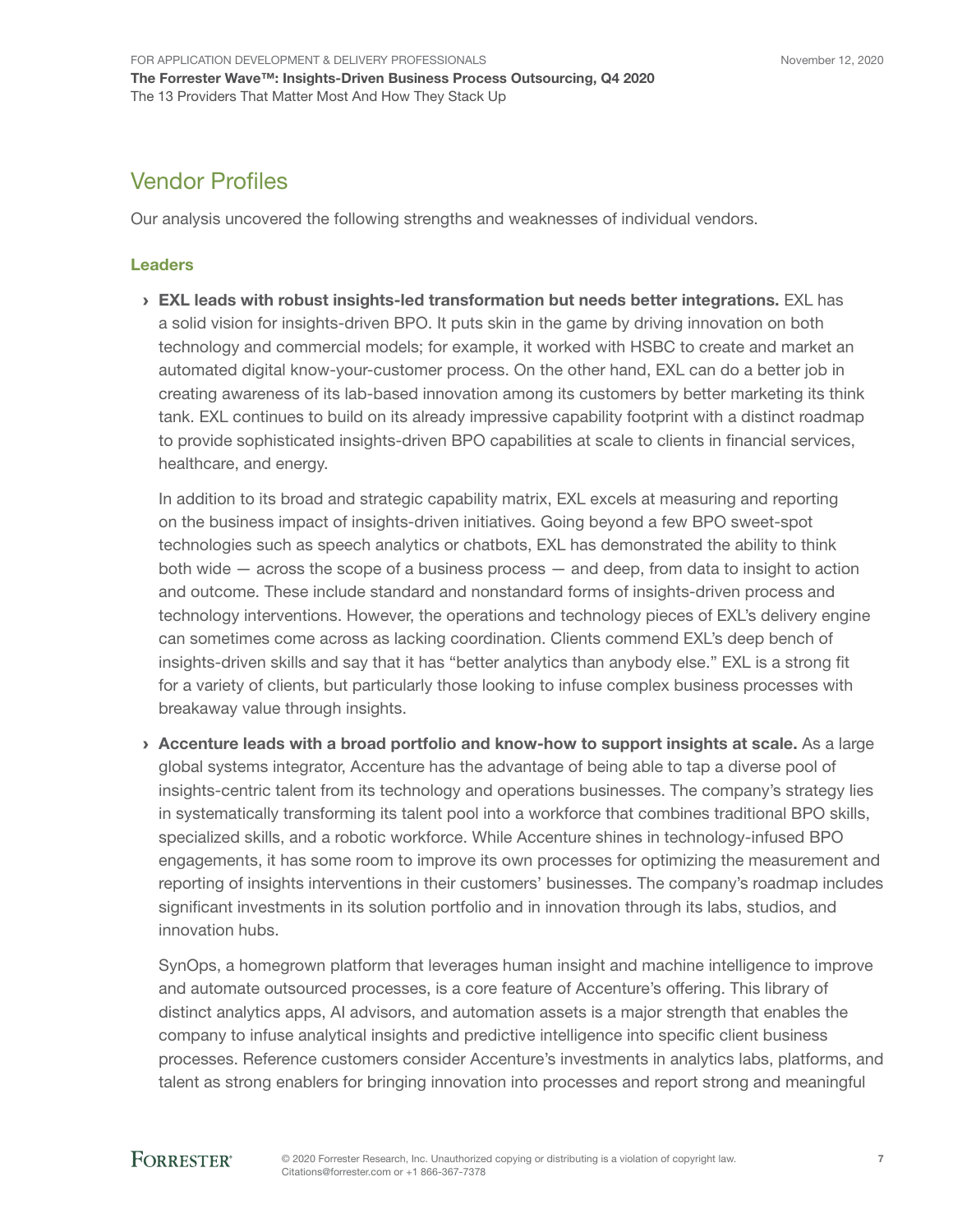improvements. Accenture should be on the short list for companies looking to tap into a broad portfolio of skills and AI-infused intellectual property (IP) that can systematically improve processes through automation and analytics.

› Genpact leads with sophisticated analytics, but commercialization needs refinement. Genpact is the Ferrari of insights-driven BPO. Its client engagements test the limits of BPO by delivering insights as a service, particularly in high-performance process environments. Its insightsdriven BPO vision is a sophisticated mix of domain, data, analytics, and technology. Genpact has bolstered this vision through its partner ecosystem, innovation around platforms like its CORA digital platform, and acquisitions of firms such as OnSource, riskCanvas, and Rage Frameworks. Despite its big strategic bet on CORA, Genpact has not quite nailed the science of building viable and compelling commercial models for its own platforms. CORA is a common core that supports a large variety of in-house accelerators and "productized" domain solutions and forms a major element of its future roadmap.

Basic customer analytics and simple automation are table stakes for Genpact engagements. The company's sweet spot lies in sophisticated analytics and automation engagements featuring advanced interventions such as predictive modeling, demand forecasting, and unlocking the value of data — both traditional and alternative. Customer references appreciated Genpact's ability to flexibly build and deploy custom technology to embed intelligence deep within a business process. However, it sometimes struggles to assemble specific expertise in third-party technologies for a given engagement. Genpact is a strong choice for companies looking for a partner to not just run but also transform processes through data, technology, and process excellence.

› NTT DATA has strong vertical IPs but lacks full-spectrum BPO focus. NTT DATA's early focus on data governance and platforms has shaped it into a nuanced insights-driven BPO services provider. Its strength lies in a heavily verticalized go-to-market for insights as a service within healthcare, insurance, and the public sector backed by investments in in-house, productized platforms such as Nucleus and domain-specific cognitive solutions. NTT DATA also leads in commercial model innovation focused on as-a-service and outcome-based pricing. However, the provider could strengthen its position as a broad-based insights partner by casting its net wider than its current focus on select verticals. NTT DATA's roadmap is focusing on developing predictive and prescriptive insights capabilities on the Nucleus platform to solidify its insights-led BPO footprint.

NTT DATA's focus on operationalizing insights for specific high-value processes at scale is a major differentiator of its current offering. Its maturity in deep analytics for specific verticals makes for unique and sometimes industry-first use cases, although there is room for improvement in its service delivery approaches to talent development, performance management, and reporting for insights-driven services. NTT DATA is a strong fit for enterprises in healthcare, insurance, and public sector that deal with diverse data sets and need unique, advanced insights.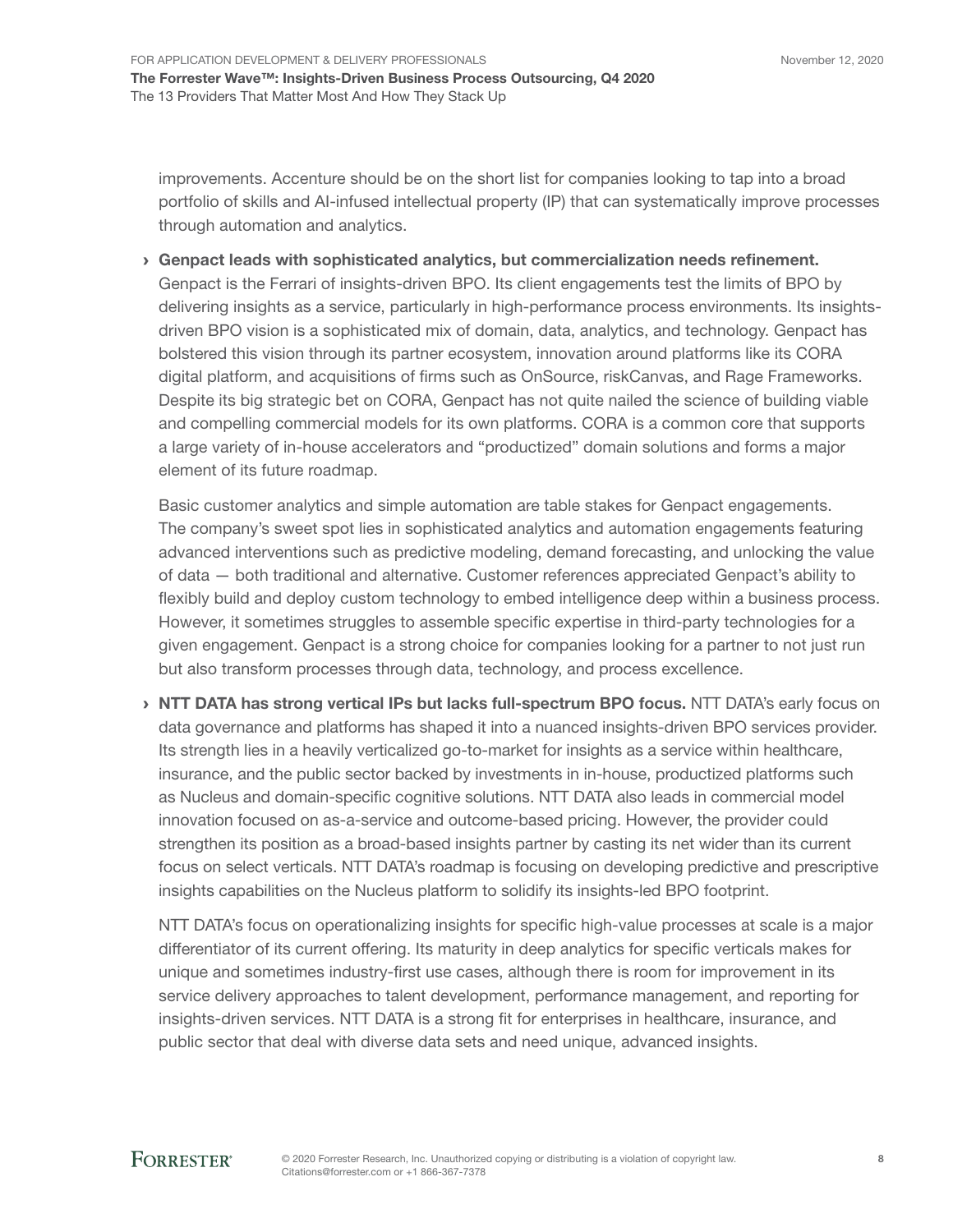#### Strong Performers

› Cognizant aces insights execution but needs to enhance its consulting skills. "Digital first" has long been Cognizant's strategic rallying cry; the firm's digital operations group is one of three pillars of its client-facing organization. Beyond this, its strategy for insights-driven BPO is middle-of-the-road. As an integrated BPO, Cognizant benefits from integration points with its technology investments, a joint go-to-market approach, and several key domain- and insightscentric acquisitions. However, its strategy skews toward technology rather than process innovation. Cognizant recognizes this and continues to invest in client-facing enterprisewide solutions for automation and analytics and in tools for insights operationalization and process optimization.

The strengths of Cognizant's offering are twofold. First, its technology focus allows it to build strong digital-led, cognitive solutions, including custom-built technology; for example, it recently divested its content moderation business and is shifting some of its R&D spending toward AIbased alternatives. Second, its reporting frameworks and tools, such as the LiveInsights reporting framework, provide strong support for insights-driven BPO. The firm's main area for improvement is its lack of a rigorous, consulting-driven approach to identifying and qualifying opportunities to drive digital BPO innovation. Customers consider Cognizant to be a solid execution partner for insights-driven initiatives but characterize its approach as customer-directed rather than proactive or direction-setting. Cognizant is a good bet for companies that want digital BPO infused with automation and AI but are willing to be hands-on with strategy formulation.

› Sitel Group enhances CX with analytics but needs a bold, prescriptive insights vision. Sitel Group's vision aligns with the digital-first narrative. It has a good spread of partnerships across omnichannel tools such as live chat, social engagement, RPA, chatbots, speech analytics, and IP such as Innso, its omnichannel engagement platform. However, the firm's vision and market approach seem constrained by its BPO legacy rather than aligning with the evolving insights needs of the market. Sitel Group's roadmap focuses on continuing to enhance interactions through analytics interventions such as language support and emotion detection.

Sitel Group augments customer interactions by fusing omnichannel solutions with operational insights to improve cross-channel CX. Through this, it is able to continuously weave insights-based tweaks into long-running customer contracts, which is a strength. However, its framework for delivering insights appears weak and needs to mature beyond channel deflection and operational insights. Prescriptive recommendations that help clients improve end-to-end processes will enhance the maturity of its insight services. Customers cite Sitel Group's core operational strength and a highly engaged executive management team as impressive but indicated that it has yet to break the scale and scope barriers of its contact center scope of work and engage as a holistic insights partner. Sitel Group is a good fit for companies that value customer service simplification and channel rationalization programs.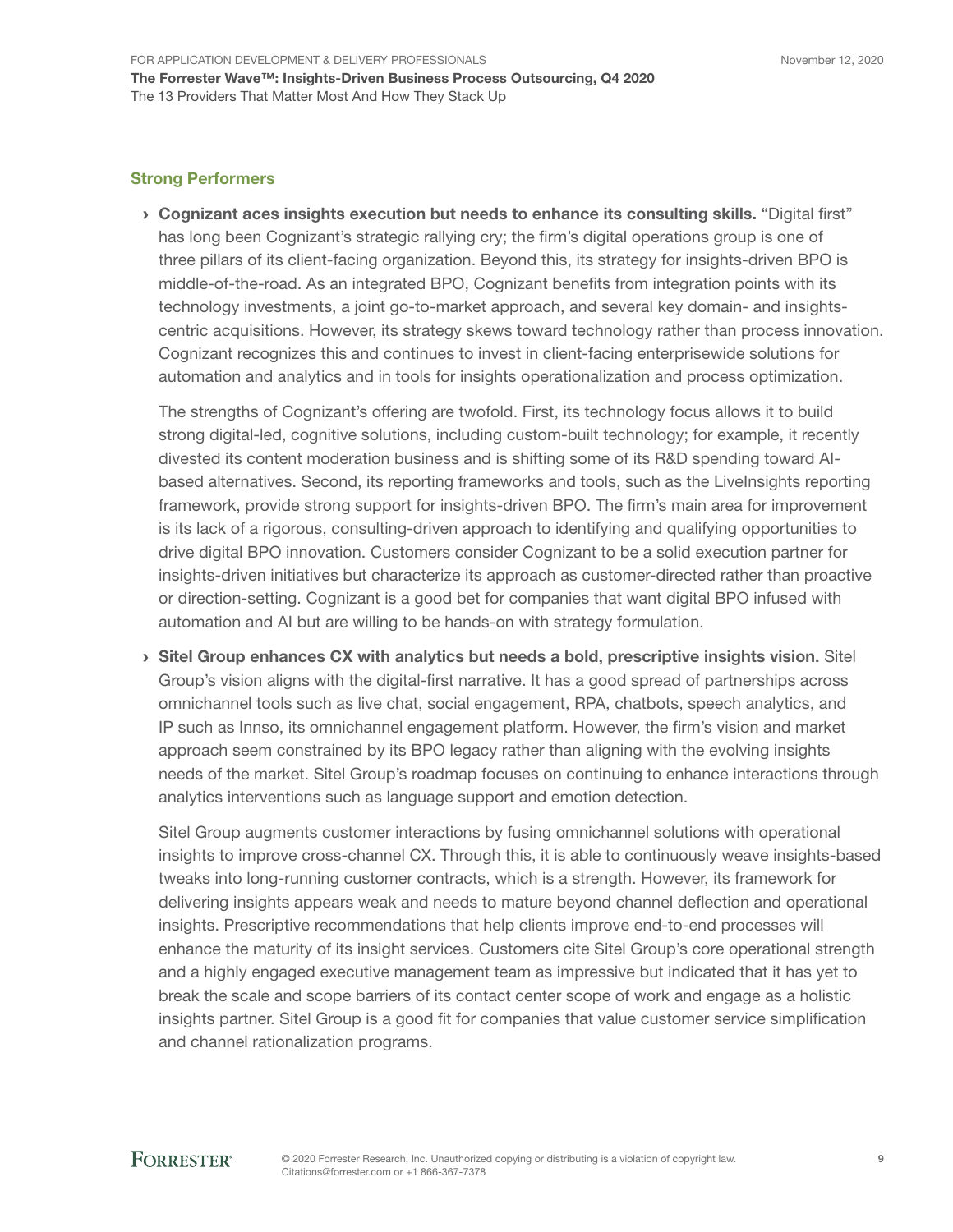#### **Contenders**

› Concentrix nails foundational insights but needs to evolve its offering footprint. Concentrix sees the writing on the wall; it has an internal mandate to weave insights-driven services into all customer engagements and train its large agent base to leverage these insights. The company's strengths are its strong operational experience as a large BPO provider and long list of current customers. However, its innovation focus is muddled and does not comes across as strong as that of other providers we evaluated. Its relationships with key ISVs such as Automation Anywhere, CallMiner, and UIPath are of a vendor/reseller nature rather than partnerships — that is, Concentrix deploys out-of-the-box products with limited joint go-to-market approaches or co-innovation. Its acquisition of Convergys gave it an analytics practice that sits adjacent to the core contact center operations, which is a focus of its roadmap.

Concentrix is good at assembling third-party technologies such as chatbots, text, and voice analytics and more to create "better, faster" customer interactions and enhance agent performance. However, its overall insights-driven capability comes across as a patchwork of standard artifacts and skills rather than a well-rounded offering. Concentrix needs a stronger consultative capability to systematically identify and unlock sources of insights-driven value for customers. Customers value it as a strong BPO partner but see its insights capabilities and tools as undifferentiated or merely adding incremental value. Concentrix is a solid choice for clients looking for a global BPO provider that can drive efficiency within data-rich front-office processes using standard forms of interaction analytics and automation.

› IBM bridges the insights-to-automation gap but needs to crystallize its focus on BPO. IBM's insights-driven services revolve around Watson, the company's native cognitive backbone, and are bolstered by vertical-specific acquisitions such as Oniqua and Armanta. IBM sees itself as the cognitive partner that sits atop a company's contact center volumes even if other vendors provide these services. While IBM's strength lies in its innovation around the cognitive capabilities of the platform, its strategy bets the house on Watson. The firm has resisted human-centric contact center work, making it an outlier for core customer service operations, which is a weakness. IBM's roadmap continues to focus on improving its cognitive enterprise services and intelligent workflows across verticals as a way to reduce dependence on human talent.

IBM's strength is the capability footprint that it brings to cognitive solutions, conversational AI, and process automation. It delivers this via the Garage methodology, which wraps tools, technology, and talent into a single design, collaboration, and execution framework. The outcomes its insights interventions deliver are sometimes siloed, because customer service operations are typically not in the scope of engagement. Reference customers rated IBM highly on its use of insights to improve CX and contact center productivity but were lukewarm about the firm's talent and process interventions in areas such as building insights centers of excellence. IBM is a good fit for enterprises that are not looking for a people-led BPO services partnership but rather a technologyled transformation partner.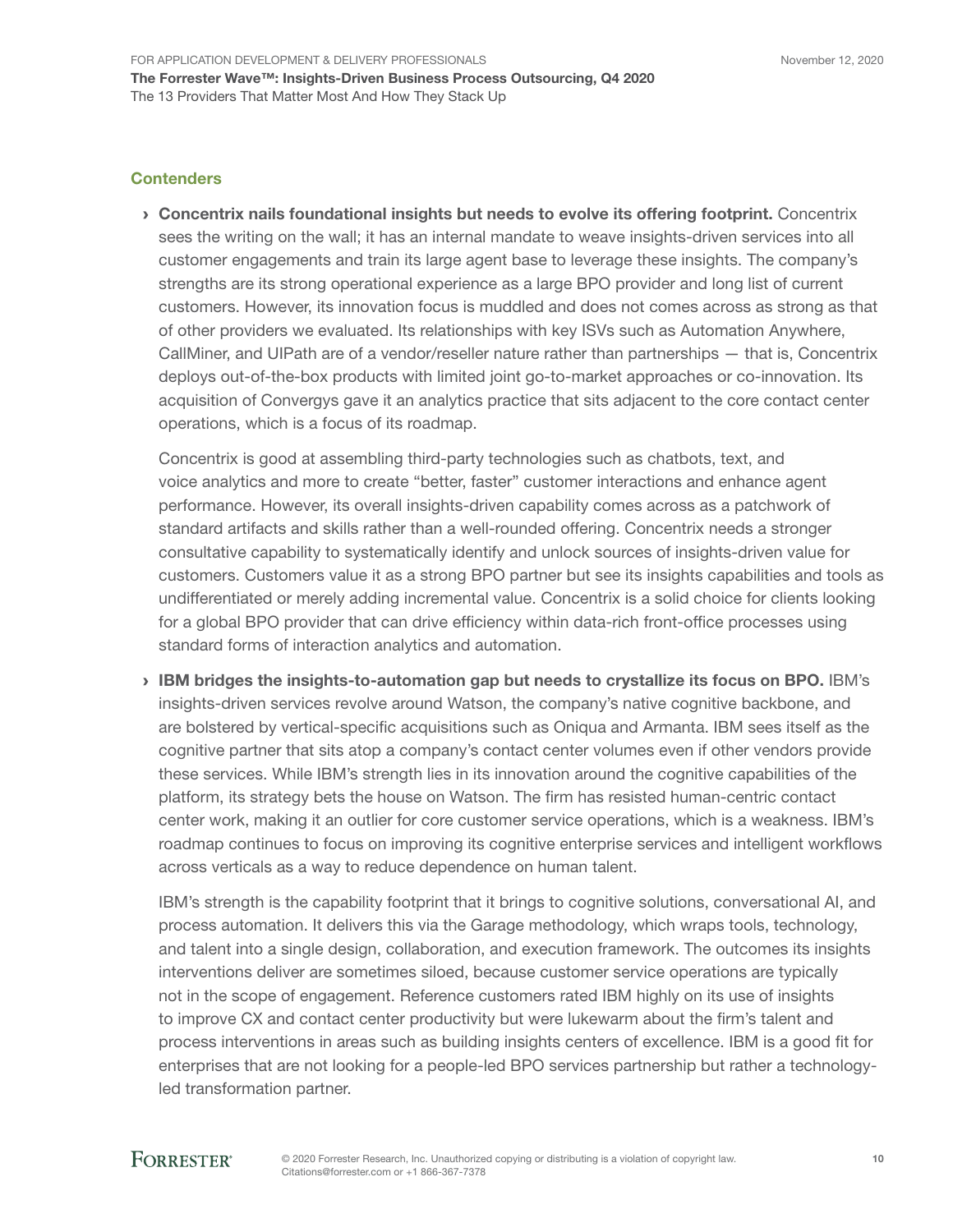#### › Sutherland's human-centric approach shines, but its technology needs refinement.

Sutherland takes a consultancy approach to insights-driven BPO engagements. Its investment in its own IP for AI and automation plays to its strengths and gives it end-to-end control over front- and back-office processes. The weakness of this approach is that Sutherland has chosen to reinvent the wheel rather than build and supplement a best-of-breed partner strategy. Sutherland's roadmap includes sustained investments in tools such as in-house RPA platform Robility and datascience-as-a-service platform sBaaP.

Sutherland's strength is its focus on identifying and delivering value through insights at scale. To this end, it has been investing in high-end technical talent that works closely with its BPO operations. However, Sutherland has work to do to increase client adoption of its internal IP, mature its industry-ready vertical templates, and evolve a stronger approach to performance management and reporting. Clients cite Sutherland's focus on human-centered experience design as a differentiator and its innovation labs a mechanism through which the company "always brings something new to the table." Sutherland is a good partner for enterprises that are starting out on their insights-driven journeys and need actionable insights and recommendations.

#### › Teleperformance lights it up with the right ideas but needs to evolve its execution.

Teleperformance is a leading digital BPO with strong strategies for channel management and omnichannel service. The firm's vision acknowledges digitization and automation as primary forces for the future of BPO — a refreshing aspect of its market approach. However, the firm is hobbled by a pervasive traditional BPO mindset, causing great ideas to be stymied by a lack of proper planning, execution rigor, or delivery commitment. Teleperformance's integration of Intelenet indicates a roadmap to strengthen its back-office expertise and improve its roster of proprietary point solutions in support of integrated business services, virtual operations management, and digitalization.

Teleperformance's current offering benefits from the firm's operational prowess, agent augmentation focus (including support for work-at-home agents and behavioral analysis of staff), and ability to harness data from its contact centers to build BPO-relevant solutions. Its Achilles' heel is a disjointed point-solution approach to improving customer touchpoints rather than focusing on improving end-to-end processes. One reference customer felt that Teleperformance looks at insights-driven opportunities "through the lens of what it can offer instead of what the client needs." Teleperformance is a good fit for companies that are looking for a solid BPO partner first and are willing to invest in the oversight of insights delivery.

› DXC has unique technology, but its future as an insights-driven BPO is uncertain. While DXC Technology's consulting and systems integration business and its business process services (BPS) division share a common analytics group, the firm is a stronger technology services vendor than a BPO provider. A core strength of its strategy is its ability and willingness to craft outcome-based commercial models around a combination of technology transformation and process outsourcing. However, its vision and commitment to innovation around its BPS offering are questionable. DXC Technology has also stated its intent to divest its horizontal BPS unit in the near future.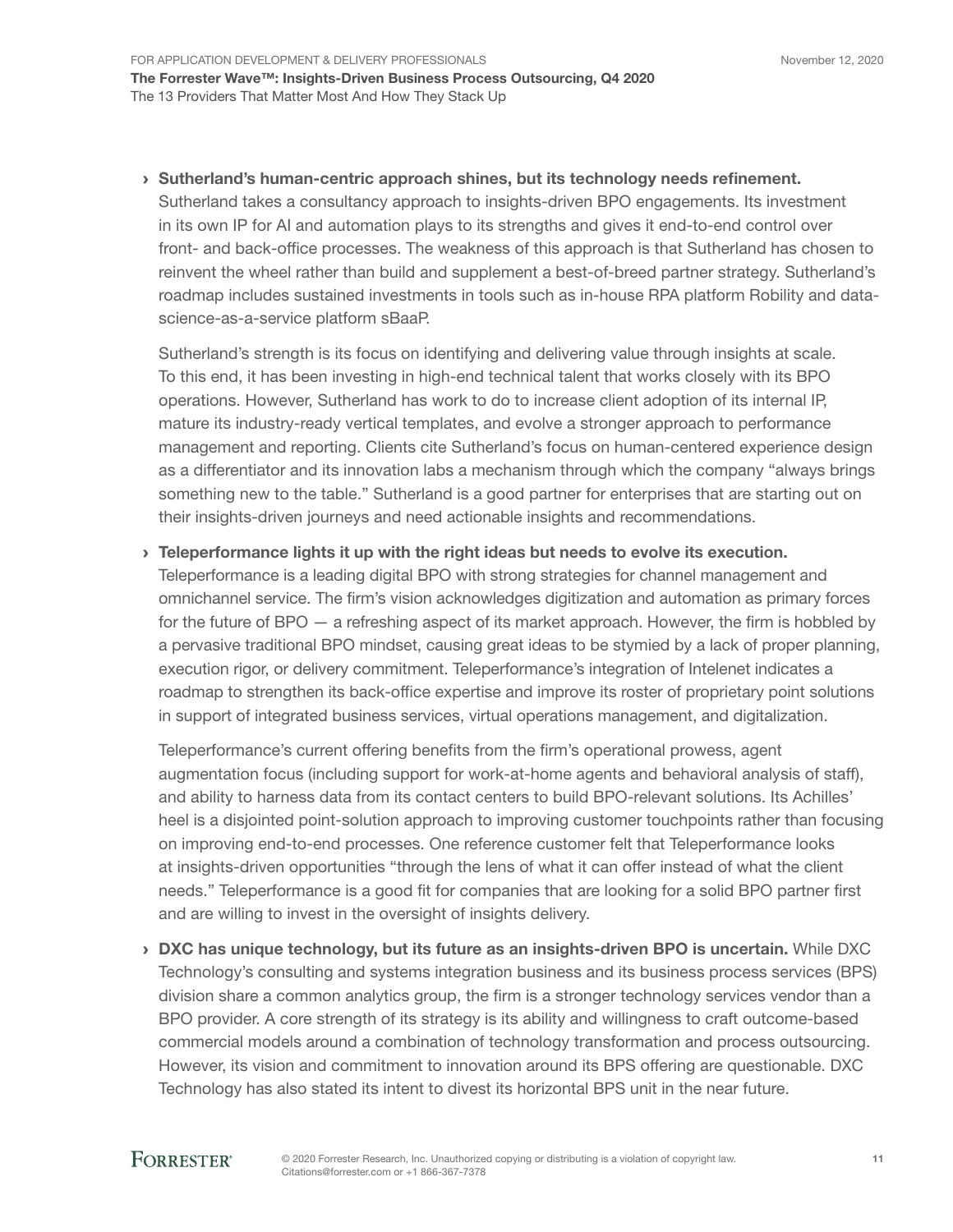DXC has some capability to deploy analytics and intelligent automation across an end-to-end process chain, enabled by its investments in third-party and internally developed automationfocused platforms such as Agile Process Automation, which applies discovery, process assessment, and automation orchestration to its BPO operations. However, it lacks fungible, codified vertical frameworks or horizontal accelerators and a value-based reporting and performance management structure. While reference customers see value in DXC's ability to function as an advisor, uncovering opportunities for value primarily through automation, they noted that the company has consistently missed opportunities to showcase its capability or identify and exploit these opportunities to drive insights-driven value. Choose DXC Technology as an automation technology partner or for contexts where insights-driven BPO is embedded within a broader technology-centric transformation program.

› Sykes specializes in marketing BPO services but has a nascent insights footprint. Sykes has chosen to specialize by focusing its insights-driven interventions on marketing, sales, and customer service use cases. The company's acquisitions — Clearlink for customer acquisition, XSELL for AI-based engagement, QELP for interactive self-service, and Symphony for RPA hint at a vision of the future of insights-driven BPO. Sykes' main weakness is the muddled and disintermediated nature of its technology capabilities, which are siloed and have limited credentials for adoption or sustained usage in context of BPO services. Its roadmap focuses on continuing to develop insights capabilities specifically for marketing, sales, and customer service.

Sykes' insights-driven offerings combine one or more of its acquired technologies with BPO services and analytics. Its focus on sales and marketing automation is a strength, which makes it a specialized provider. However, the digital office and breadth of its insights solutions are nascent for traditional BPO processes, keeping the firm from competing even with mainstream BPO service providers. Customers consider Sykes to be an effective execution partner but give its insights-driven capabilities mixed reviews. Despite the firm's comprehensive automation offerings, customers feel that they are left wanting for innovation and ideas. Sykes is best suited for enterprises looking to transform sales and marketing processes with customer engagement insights, content, and digital asset management.

#### **Challengers**

› Conduent has immense scale but is still searching for its insights mojo. Conduent divested its voice-only customer contact center business to Skyview Capital in 2019 but still provides contact center services, either standalone or integrated with back-office engagements. Its strengths are a respected brand and pedigreed partnerships. However, the articulation of and innovation within Conduent's strategy for creating strong and insights-driven transformation needs improvement. Its investments focus on extending value across its mainstay business: digital mailrooms, document analytics, OCR, natural language processing, and other insights from unstructured data streams.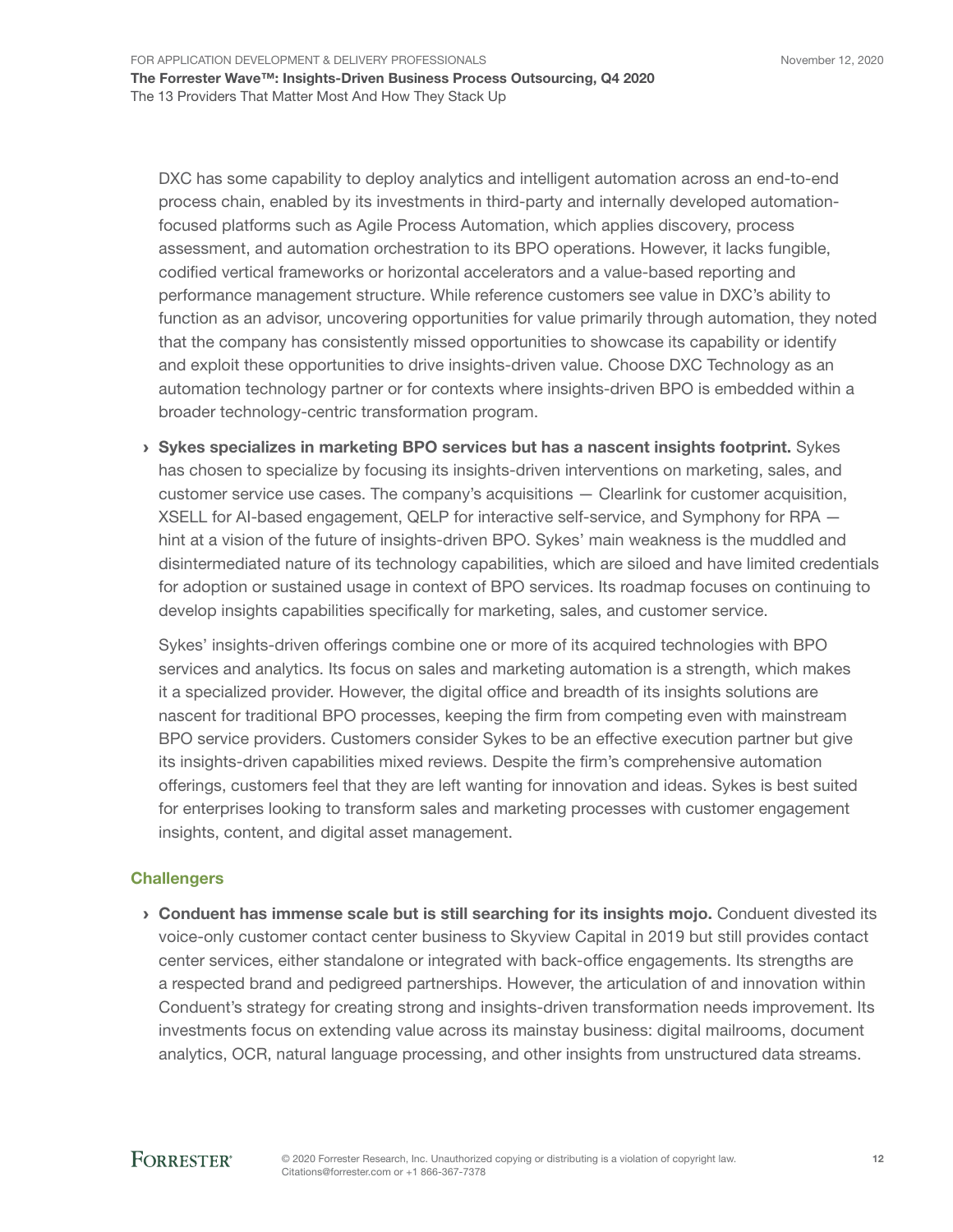Conduent has built a handful of solid point solutions and has early-stage investments in internal platforms such as DARA for conversational AI and the Conduent Automation Platform. However, its overall capability lacks breadth and depth, and only a limited number of its customers use these services. While customers consider Conduent a responsive partner for running largely document-centric back-office processes, they also say that Conduent is often unable to translate early conversations into specific implementations or detailed roadmaps within accounts. Choose Conduent for its evolving focus on document-centric workflows and for automation of customer processes with a heavy back-office component.

## Evaluation Overview

We evaluated vendors against 21 criteria, which we grouped into three high-level categories:

- **Current offering.** Each vendor's position on the vertical axis of the Forrester Wave graphic indicates the strength of its current offering. Key criteria for these solutions include the breadth of insights services, client-facing methodologies and frameworks, internal service delivery approaches and tooling, customer results, and public proof points.
- **Strategy.** Each vendor's placement on the horizontal axis indicates the strength of its strategy. We evaluated market vision, market approach, innovation roadmap, performance, partner ecosystems, and commercial models.
- **Market presence.** Represented by the size of the markers on the graphic, our market presence scores reflect each vendor's number of customers, number of large customers, and revenue from insights-driven BPO services.

#### Vendor Inclusion Criteria

Forrester included 13 vendors in the assessment: Accenture, Cognizant, Concentrix, Conduent, DXC Technology, EXL, Genpact, IBM, NTT DATA, Sitel Group, Sutherland, Sykes, and Teleperformance. Each of these vendors has:

- › A broad range of insights-based BPO services. Providers included in this Forrester Wave evaluation must provide a broad range of insights-based services including analytics and automation across different channels, industries, and verticals.
- > At least \$200 million in insights-driven BPO revenue. We included providers that had a minimum annual revenue of \$200 million for their insights-driven BPO business in 2018.
- › Demonstrated interest from Forrester's clients. Forrester clients regularly consider these providers for insights-driven BPO work.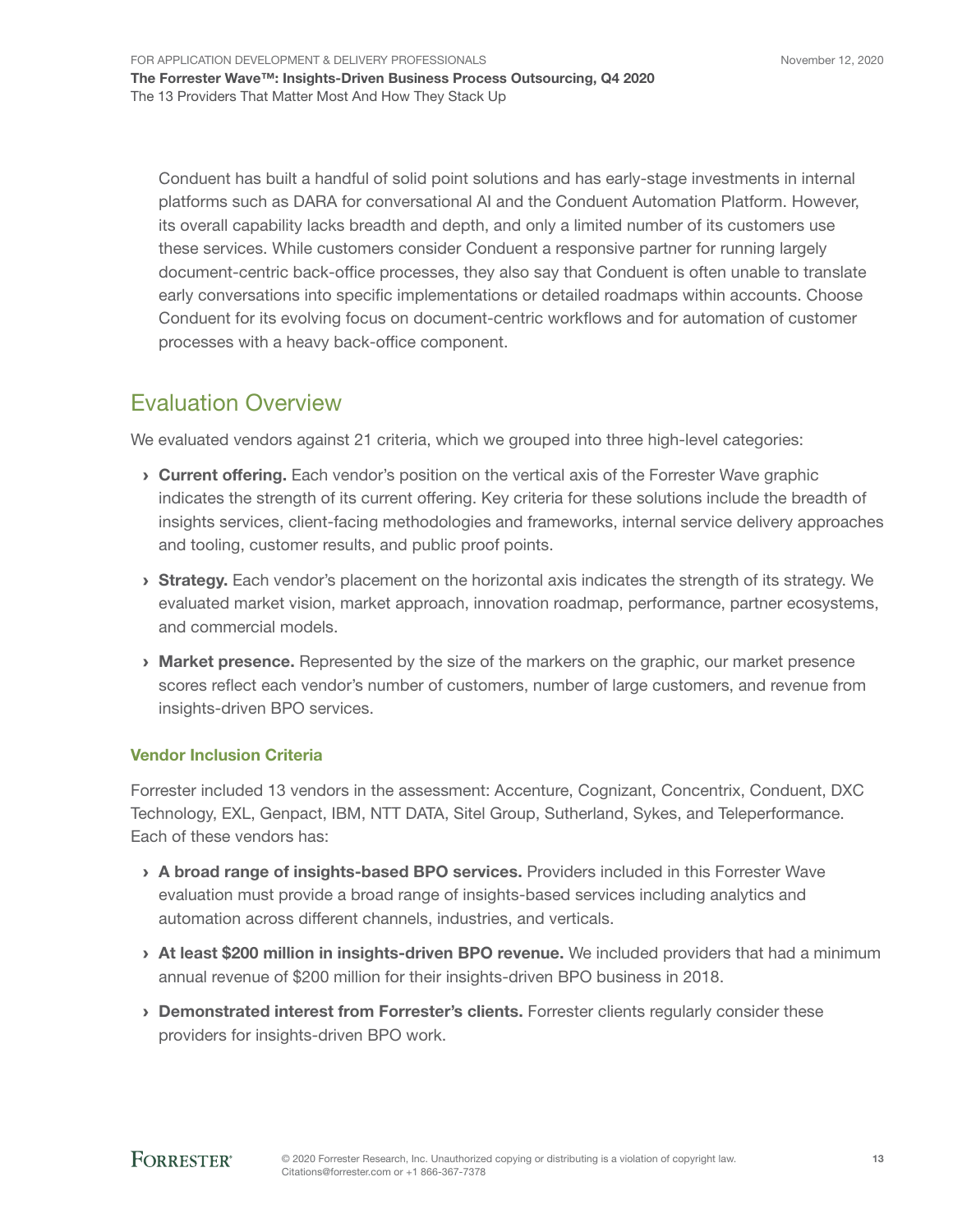## Engage With An Analyst

Gain greater confidence in your decisions by working with Forrester thought leaders to apply our research to your specific business and technology initiatives.

> Translate research into action by working with an analyst on a specific engagement in the form of custom strategy sessions, workshops,

Analyst Advisory

#### Analyst Inquiry

To help you put research into practice, connect with an analyst to discuss your questions in a 30-minute phone session — or opt for a response via email.

[Learn more.](http://forr.com/1einFan)

[Learn more.](http://www.forrester.com/Analyst-Advisory/-/E-MPL172)

or speeches.

**Webinar** 

Join our online sessions on the latest research affecting your business. Each call includes analyst Q&A and slides and is available on-demand.

[Learn more](https://www.forrester.com/events?N=10006+5025).



[Forrester's research apps for iOS and Android.](http://www.forrester.com/app) Stay ahead of your competition no matter where you are.

## Supplemental Material

#### Online Resource

We publish all our Forrester Wave scores and weightings in an Excel file that provides detailed product evaluations and customizable rankings; download this tool by clicking the link at the beginning of this report on Forrester.com. We intend these scores and default weightings to serve only as a starting point and encourage readers to adapt the weightings to fit their individual needs.

### The Forrester Wave Methodology

A Forrester Wave is a guide for buyers considering their purchasing options in a technology marketplace. To offer an equitable process for all participants, Forrester follows The Forrester Wave™ [Methodology Guide](https://www.forrester.com/marketing/policies/forrester-wave-methodology.html) to evaluate participating vendors.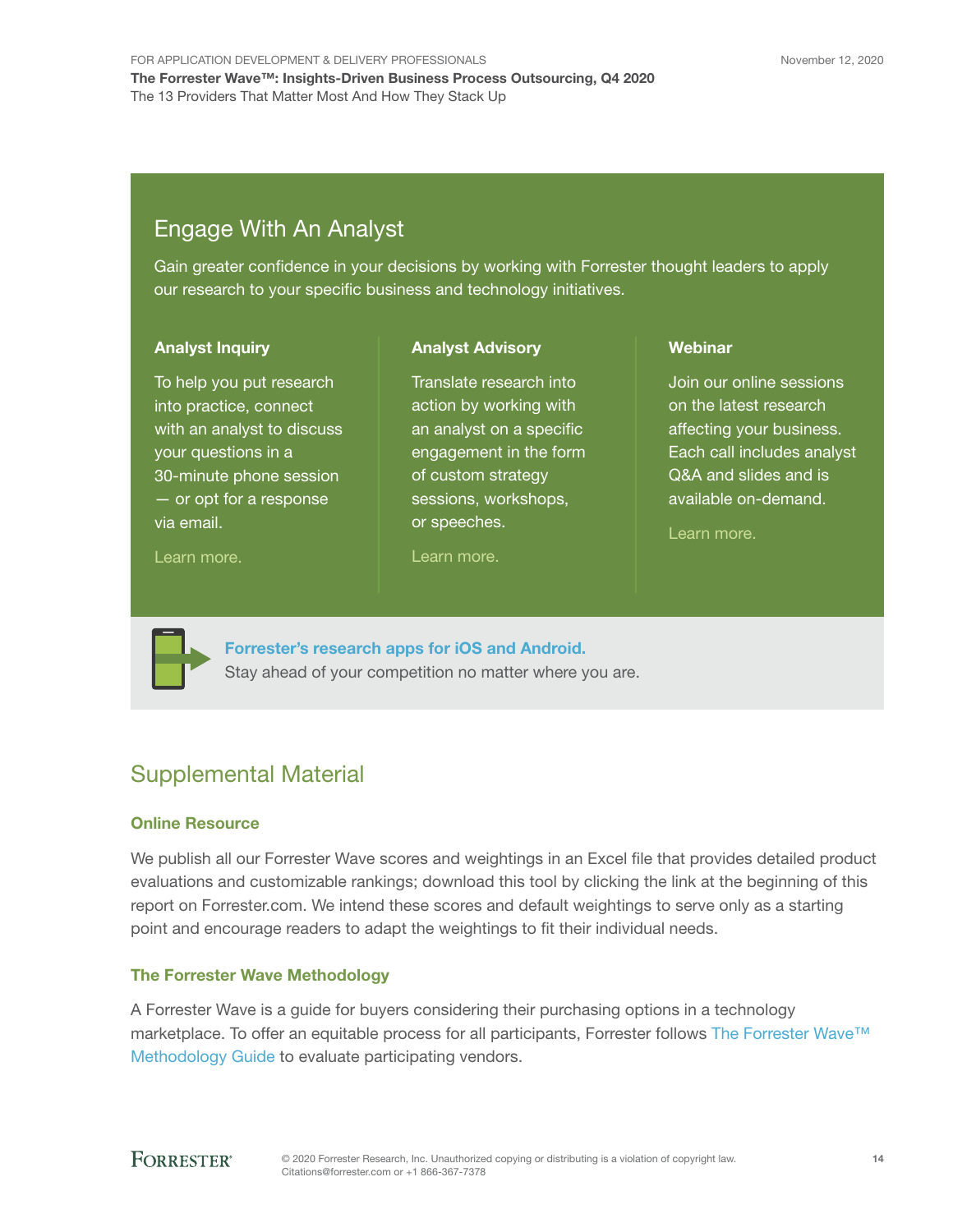In our review, we conduct primary research to develop a list of vendors to consider for the evaluation. From that initial pool of vendors, we narrow our final list based on the inclusion criteria. We then gather details of product and strategy through a detailed questionnaire, demos/briefings, and customer reference surveys/interviews. We use those inputs, along with the analyst's experience and expertise in the marketplace, to score vendors, using a relative rating system that compares each vendor against the others in the evaluation.

We include the Forrester Wave publishing date (quarter and year) clearly in the title of each Forrester Wave report. We evaluated the vendors participating in this Forrester Wave using materials they provided to us by August 5, 2020 and did not allow additional information after that point. We encourage readers to evaluate how the market and vendor offerings change over time.

In accordance with [The Forrester Wave™ Vendor Review Policy](https://www.forrester.com/marketing/policies/wave-vendor-review-policy.html), Forrester asks vendors to review our findings prior to publishing to check for accuracy. Vendors marked as nonparticipating vendors in the Forrester Wave graphic met our defined inclusion criteria but declined to participate in or contributed only partially to the evaluation. We score these vendors in accordance with The Forrester Wave™ And [The Forrester New Wave™ Nonparticipating And Incomplete Participation Vendor Policy](https://www.forrester.com/marketing/policies/wave-vendor-nonparticipation-policy.html) and publish their positioning along with those of the participating vendors.

#### Integrity Policy

We conduct all our research, including Forrester Wave evaluations, in accordance with the Integrity [Policy](http://www.forrester.com/marketing/policies/integrity-policy.html) posted on our website.

### **Endnotes**

- <sup>1</sup> See the Forrester report "[Say Hello To Insights-Driven BPO](http://www.forrester.com/go?objectid=RES158700)."
- <sup>2</sup> See the Forrester report "[Say Hello To Insights-Driven BPO](http://www.forrester.com/go?objectid=RES158700)" and see the Forrester report "Now Tech: Insights-Driven [Business Process Outsourcing, Q1 2020](http://www.forrester.com/go?objectid=RES143797)."